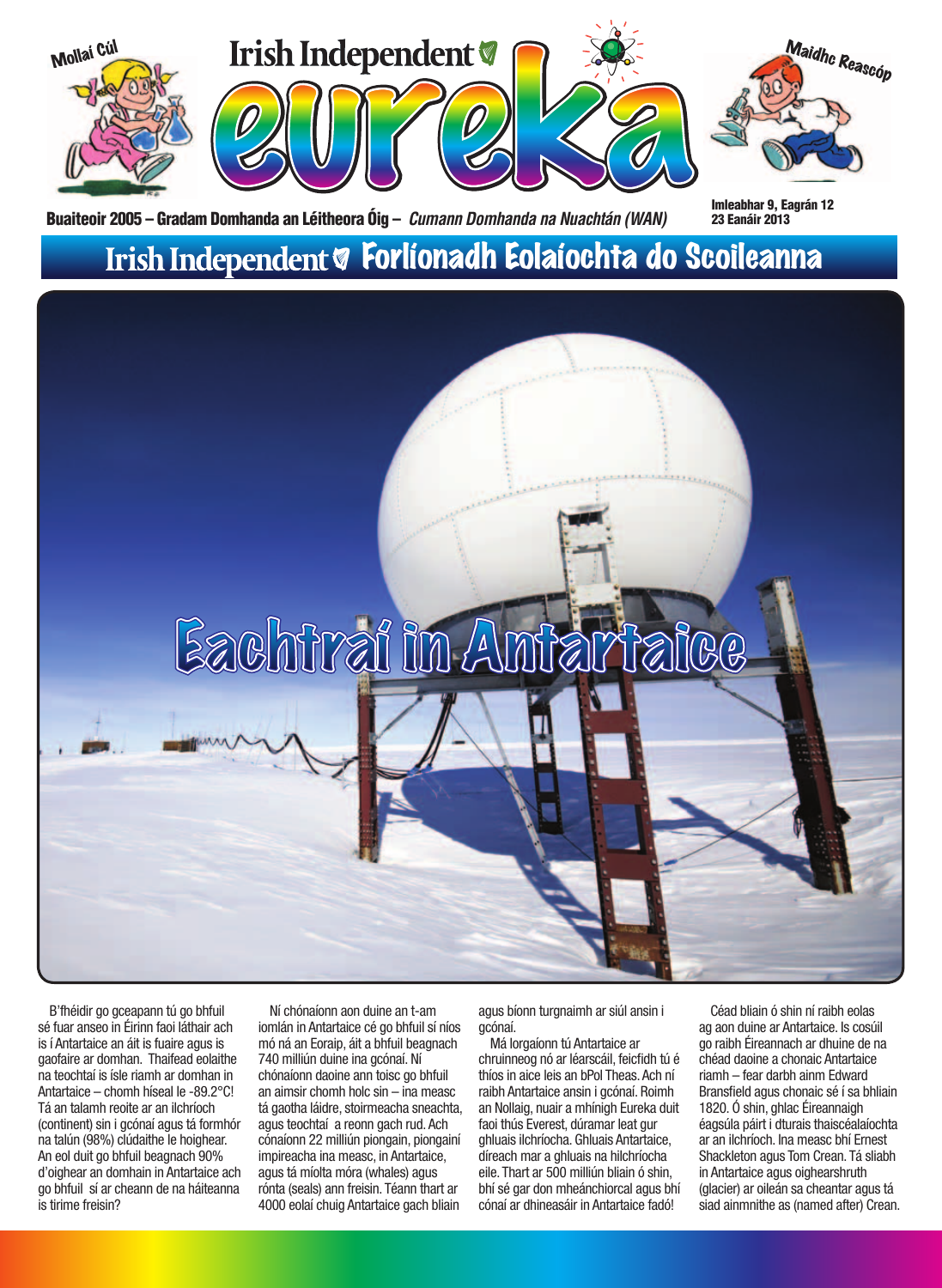## Gluais ar oighear



Nuair a bhí Ernest Shackleton agus Tom Crean ag taiscéaladh in Antartaice, bhí orthu bia, pubaill agus rudaí eile a thabhairt leo. D'úsáid siad carranna sleamhnáin (sledges) chun na rudaí seo a iompar ar an turas. Uaireanta, nuair a bhí daoine eile ag taiscéaladh, bhí fir ar scíonna ann agus tharraing siad na carranna sleamhnáin troma trasna an oighir. Cén fáth a n-úsáidimid scíonna agus carranna sleamhnáin ar oighear? Baineann an freagra le **frithchuimilt** (friction) nó, dáiríre, le heaspa (lack of) frithchuimilte.

# Sleamhnaigh ar oighear



Bíonn sneachta agus oighear an-mhín (smooth) agus an-sleamhain. Gluaiseann carranna sleamhnáin, scíonna, scátaí agus réileáin (sleds) orthu go tapa agus go héasca . Nuair a bhíonn sciálaithe ag dul le fána, sroicheann siad luas chomh mór le 128 km san uair. Cuireann daoine bratú céarach (wax coating) ar scíonna agus ar chláir shneachta (snowboards) chun iad a dhéanamh níos sleamhaine arís. Má bhíonn na





### **Cnfomhafocht**

# Cuimil le chéile

Féach ar an bhforlíonadh seo – tá sé mín, nach bhfuil? Ach tá uchtóga (bumps) agus loig (hollows) ann atá chomh beag sin nach féidir leat iad a fheiceáil. Bíonn uchtóga beaga bídeacha ar bheagnach gach aon rud agus sin an fáth ar deacair do rudaí gluaiseacht in aghaidh a chéile. Deir eolaithe go stopann an fhrithchuimilt iad agus go gcuireann sí moill ar an ngluaiseacht.

Laghdaíonn rudaí áirithe frithchuimilt: uisce, íle nó gréisc (grease), mar shampla. Tástáil an smaoineamh seo.



#### **Bunábhair:**

- Páipéar gainimh
- **Siosúr**
- Vaseline nó ábhar olúil eile
- Lionsa láimhe (hand lens)

**Treoracha:**

- 1. Gearr amach dhá chearnóg bheaga as an bpáipéar gainimh, iad araon thart ar 5 cm<sup>2</sup>.
- 2. Úsáid an lionsa láimhe chun **breathnú** go géar orthu. An bhfeiceann tú na huchtóga agus na loig iontu?
- 3. Cuimil an dá phíosa le chéile. An gcuimlíonn siad go mín in aghaidh a chéile nó an deacair duit iad a chuimilt ar a chéile?
- 4. Cuir beagáinín Vaseline ar an dá phíosa páipéir ghainimh.
- 5. Cad a tharlóidh má chuimlíonn tú na píosaí ar a chéile anois? **Tuar**.
- 

#### **Cén fáth a dtarlaíonn sé seo?**

Líonann an Vaseline, nó an t-ábhar olúil, roinnt de na huchtóga agus de na loig ar an bpáipéar gainimh. Cuireann sé sraith (layer) mhín ar an bpáipéar freisin. Tá na dromchlaí níos míne agus gluaiseann siad go héasca trasna a chéile. Tugaimid '**bealadh**' (lubricant) mar ainm ar íle, ar chéir, ar ghréisc agus ar uisce, fiú.

#### **Pléigh é seo:**

Cén fáth a gcuireann daoine íle ar rothair agus ar innealra

**Trasna**  3. CREAN 6. BRANSFIELD 7. IMPIREACHA 8. OIGHEAR 9. PIONGAIN

(machinery) eile?

Maidir le hoighear farraige nó le cnoic oighir (icebergs) a leánn san Artach, ní bheidh mórán tionchair acu ar leibhéil farraigí.

níos lú spáis ná an t-oighear féin.

Nuair a leáfaidh ciúb oighir, fanfaidh leibhéal an uisce sa ghloine mar a bhí sé. Tarlaíonn sé seo mar go nglacann uisce an chiúib

# Fadhb le réiteach: [ | Crosthocal Freagraí

**Síos** 1. SCUID 2. BEALADH 4. ANTARTAICE 5. GOIR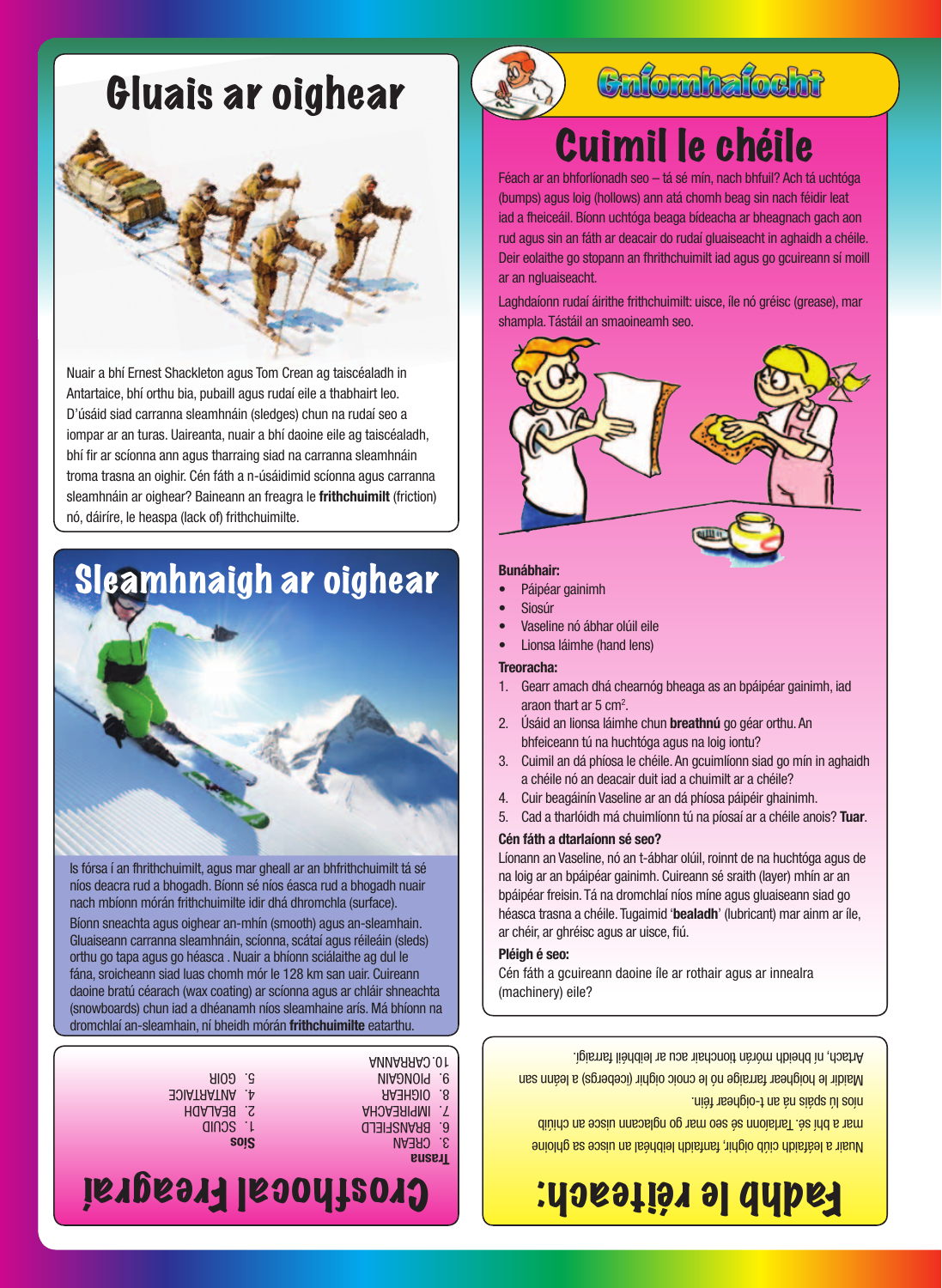

### Culombatocht

# Easpa Frithchuimilte | Cighear ar an



Más duine tú a bhaineann sult as spóirt an gheimhridh nó as bheith ag taiscéaladh in Antartaice, is fearr é do shaol gan frithchuimilt. Oibríonn codanna (parts) níos fearr in innealra nuair nach mbíonn aon fhrithchuimilt ann. Go minic, síleann daoine gur drochrud í frithchuimilt ach bheadh an saol an-dian ar dhaoine gan í. Taispeánfaidh an chéad ghníomhaíocht eile duit an sórt faidhbe a bheadh agat gan frithchuimilt. **Bunábhair:**

- Próca scriúchlaibín (screw-on cap)
- Vaseline nó leacht gallúnaí (liquid soap) agus uisce

#### **Treoracha:**

- 1. Bí cinnte go bhfuil an claibín dúnta go docht ar an bpróca.
- 2. Cuimil Vaseline nó leacht gallúnaí ar an gclaibín.
- 3. Cé chomh héasca a bheidh sé an claibín a bhaint den phróca? **Tuar**.
- 4. Bain triail as. An féidir leat míniú a thabhairt ar an rud atá ag tarlú? Cén fórsa nach bhfuil ann?

#### **Smaoinigh air seo:**

Tá frithchuimilt úsáideach. Ní shleamhnaíonn tú nuair a bhíonn tú ag siúl, toisc go mbíonn frithchuimilt idir boinn (soles) do bhróg agus an talamh. Ní bhéarfaidh rothaí cairr greim ar an mbóthar gan frithchuimilt. Cabhraíonn eitrí (grooves) le frithchuimilt go mór ar bhoinn bhróg agus ar bhoinn (tyres) chairr. Ach nuair a bhíonn oighear, nó fiú uisce, ar na bóithre, ní bhíonn mórán frithchuimilte ann agus sin an fáth a mbíonn na bóithre dainséarach.

### phróca nuair a leánn na ciúbanna oighir



### **Cafomhafocht**

# talamh ag leá

Ó rinne Shackleton agus Crean taiscéaladh, tá na hoighearchlúideacha (ice sheets) ag téamh (warming) dhá oiread níos tapúla in Antartaice ná in aon áit eile ar domhan. Tá imní ar eolaithe go n-éireoidh leibhéil na bhfarraigí i bhfad níos mó mar thoradh air seo. Tá a lán d'oighear an domhain ar thalamh, seachas ar snámh (floating) san fharraige. Tá cuid den oighear seo i bhfoirm **oighearshruthanna** (glaciers) ar shléibhte. Cad a tharlódh do leibhéil na bhfarraigí dá leáfadh an t-oighear agus dá rithfeadh sé síos chun na farraige? Cabhróidh an ghníomhaíocht seo leat fáil

#### amach. **Bunábhair:**

- Balún (roghnach) nó ciúbanna oighir
- Coimeádán plaisteach beag ar a bhfuil bun cothrom, m.sh coimeádán ime/ margairín
- **Báisín**
- Uisce
- Rialóir

#### **Treoracha:**

- 1. Cuir an coimeádán sa bháisín. Is sliabh é an coimeádán agus beidh an fharraige sa bháisín.
- 2. Déan an t-oighearshruth. Más mian leat oighearshruth mór a dhéanamh, líon balún le huisce. Iarr ar an múinteoir snaidhm a chur sa bhalún agus ansin cuir an balún sa reoiteoir thar oíche. Bain rubar an bhalúin den oighear go cúramach an lá dár gcionn.
- 3. Cuir beagáinín uisce sa bháisín. Is í seo an fharraige.
- 4. **Tomhais** doimhneacht na farraige sa bháisín.
- 5. Cuir an t-oighearshruth ar bharr na sléibhe. Fan go leánn an t-oighear. Rithfidh an t-uisce isteach sa bháisín (san fharraige).
- 6. **Tomhais** doimhneacht na farraige (an uisce) sa bháisín arís.
- 7. Cad a tharla do leibhéal na farraige?

# Measaim go n-éireoidh leibhéal an uisce sa<br>phróca nuair a leánn na ciúbanna oighir

Roimh an Nollaig, rinne Eureka cur síos ar an saol san Artach. Tá formhór an oighir ansin ar uisce. Má leánn an t-oighear ansin, an éireoidh leibhéil farraigí? Tá Maidhc agus Mollaí ag plé na ceiste seo. Tá siad ag úsáid ciúbanna oighir in uisce chun fáil amach cad a tharlóidh. Féach ar an bpictiúr. Cé leis a n-aontaíonn tú? Scríobh síos cad a tharlóidh – nó, níos fearr arís, bain triail as go bhfeicfidh tú.

\_\_\_\_\_\_\_\_\_\_\_\_\_\_\_\_\_\_\_\_\_\_\_\_\_\_\_\_\_\_\_\_\_\_\_\_\_\_\_\_\_\_\_\_\_\_\_\_\_\_\_\_  $\_$  , and the set of the set of the set of the set of the set of the set of the set of the set of the set of the set of the set of the set of the set of the set of the set of the set of the set of the set of the set of th \_\_\_\_\_\_\_\_\_\_\_\_\_\_\_\_\_\_\_\_\_\_\_\_\_\_\_\_\_\_\_\_\_\_\_\_\_\_\_\_\_\_\_\_\_\_\_\_\_\_\_\_ \_\_\_\_\_\_\_\_\_\_\_\_\_\_\_\_\_\_\_\_\_\_\_\_\_\_\_\_\_\_\_\_\_\_\_\_\_\_\_\_\_\_\_\_\_\_\_\_\_\_\_\_



Measaim go bhfanfaidh leibhéal an uisce sa phróca díreach mar a bhí sé nuair a leánn na ciúbanna oighir